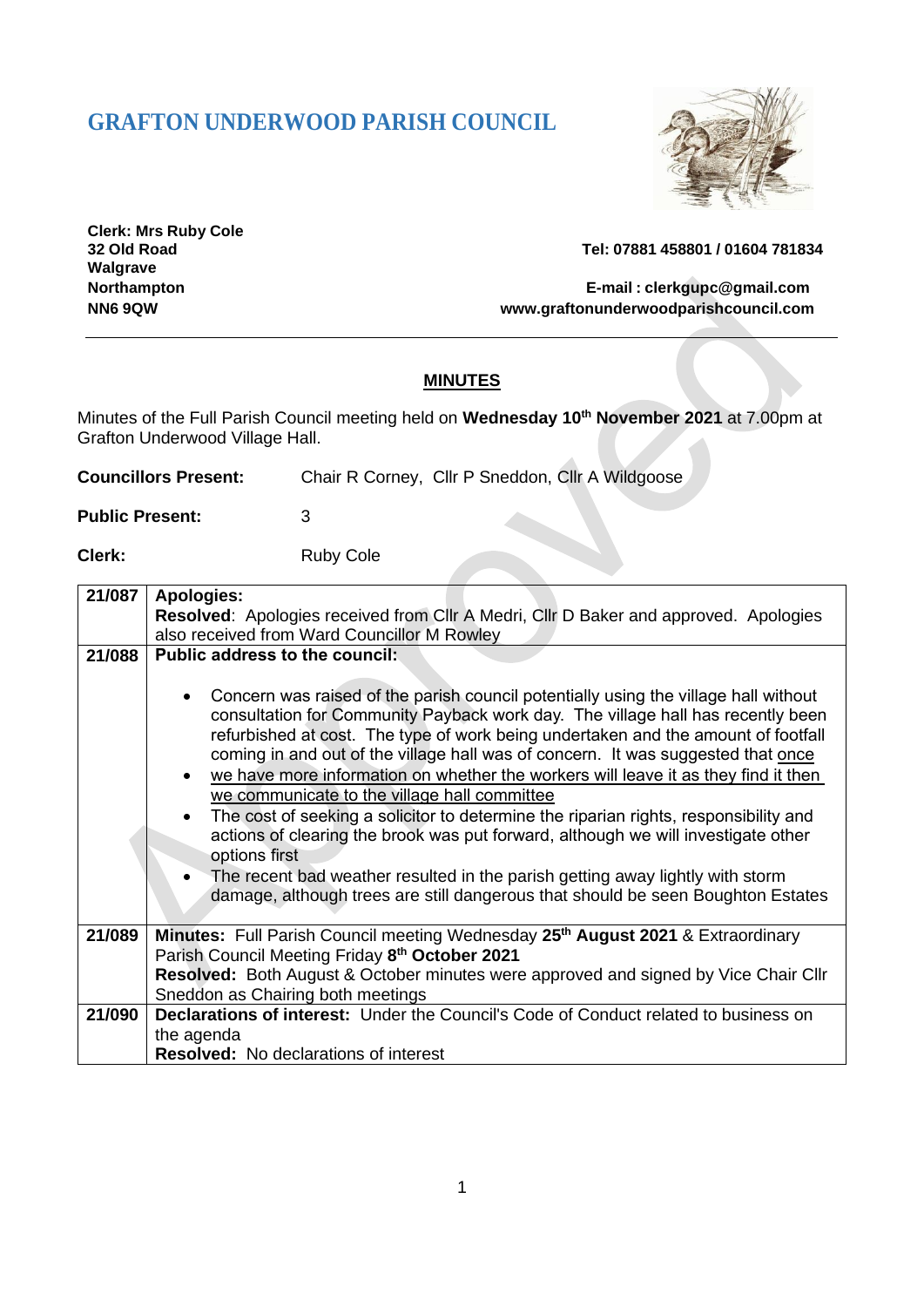### **21/091 Actions Outstanding:**

| 21/02/03.1d | I RC         | To look into possibility of borrowing a digger to help with clear up of<br>debris by overflow pond - Covered under agenda item 21/103 |
|-------------|--------------|---------------------------------------------------------------------------------------------------------------------------------------|
| 21/032a     | AW           | Groundwork UK - To send clerk documentation - Complete                                                                                |
| 21/059.1    | <b>Clerk</b> | To obtain information on Community Payback projects - Complete                                                                        |
| 21/063.1    | <b>AW</b>    | To set up online banking with Barclays - Ongoing                                                                                      |

| 21/092 | <b>Correspondence:</b>                                                                                                                     |  |  |  |
|--------|--------------------------------------------------------------------------------------------------------------------------------------------|--|--|--|
|        | Right to Roam - Footpath Access: Concerns expressed regarding the state of the                                                             |  |  |  |
|        | footpath going towards the east of the village                                                                                             |  |  |  |
|        | <b>Resolved:</b> This has since been sorted and no further action is required                                                              |  |  |  |
|        | Northamptonshire Village Awards return for 2022:                                                                                           |  |  |  |
|        | <b>Resolved:</b> It was decided not to put ourselves forward at this present time                                                          |  |  |  |
|        | Memorial Tree: A request was received for a memorial tree to be planted in the<br>$\bullet$                                                |  |  |  |
|        | parish                                                                                                                                     |  |  |  |
|        | Resolved: This is not possible due to lack of space and location. It was decided                                                           |  |  |  |
|        | that precedents could not be set as similar requests had been made and declined                                                            |  |  |  |
|        | by council. Cllr Sneddon to draft a response for Clerk Action 21/092.1                                                                     |  |  |  |
|        | Councillors to Complete Declarations of New or Changed Interests to NNC:                                                                   |  |  |  |
|        | Resolved: Councillors have been made aware                                                                                                 |  |  |  |
| 21/093 | Councillor Training: Clerk has sent details to councillors of training courses offered by                                                  |  |  |  |
|        | <b>NCalc</b>                                                                                                                               |  |  |  |
|        | <b>Resolved:</b> No interest at this time                                                                                                  |  |  |  |
| 21/094 | Electric Charging Points: Location of where these could be placed was discussed                                                            |  |  |  |
|        | Resolved: This could not be pursued until knowledge of land ownership was confirmed                                                        |  |  |  |
|        | Clerk to make enquiries Action 21/094.1                                                                                                    |  |  |  |
| 21/095 | <b>Community Payback:</b> Cllr Sneddon had met with a representative from Community                                                        |  |  |  |
|        | Payback. If accepted, the type of work to be carried out below could possibly commence                                                     |  |  |  |
|        | any time between January - April 2022                                                                                                      |  |  |  |
|        | Clear the banks of the brook                                                                                                               |  |  |  |
|        | Scrub and sand down three benches                                                                                                          |  |  |  |
|        | Wash signs and flagpole                                                                                                                    |  |  |  |
|        | Paint gates to the Church<br>$\bullet$                                                                                                     |  |  |  |
|        | Cut back ivy on the Church walls                                                                                                           |  |  |  |
|        | Resolved: Council would need to supply materials and place to use wash and toilet                                                          |  |  |  |
| 21/096 | facilities.                                                                                                                                |  |  |  |
|        | Road Safety & Highways: Concern was raised regarding the overgrown hedgerows at<br>the crossroads between Warkton/Slipton/Grafton/Cranford |  |  |  |
|        | Resolved: Clerk to report to Highways and speak to Boughton Estates about their                                                            |  |  |  |
|        | responsibility to clear the hedgerow due to recent accidents Action 21/096.1                                                               |  |  |  |
| 21/097 | Plant a Tree for the Jubilee: Trees are being delivered and will be planted on various                                                     |  |  |  |
|        | locations around the parish with landowners permission                                                                                     |  |  |  |
| 21/098 | <b>Queens Platinum Jubilee and Beacons:</b> After discussion, it was decided that as a                                                     |  |  |  |
|        | Beacon was already in place, there was no need for Council to purchase. A                                                                  |  |  |  |
|        | representative from the village hall committee will liaise with various groups around the                                                  |  |  |  |
|        | parish for ideas for a parish event to mark the occasion. It was also suggested that the                                                   |  |  |  |
|        | Bomber group may like to take part                                                                                                         |  |  |  |
|        | Resolved: Clerk to make contact with the Bomber group Action 21/098.1                                                                      |  |  |  |
| 21/099 | Grants for armed forces events: It was agreed not to pursue                                                                                |  |  |  |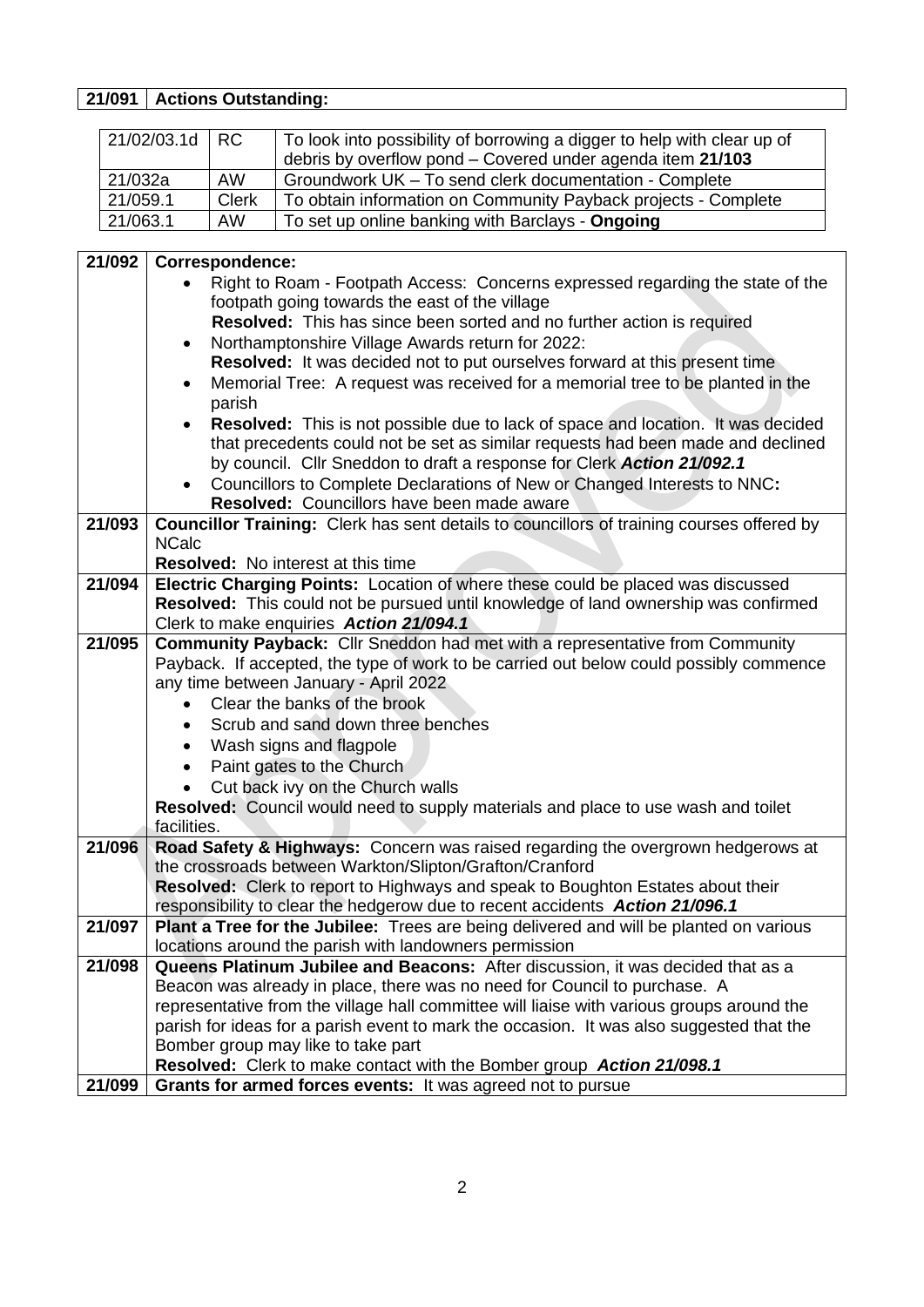| 21/100 | CILCA - Clerk Course: It was agreed that the council would financially support the clerk           |  |  |
|--------|----------------------------------------------------------------------------------------------------|--|--|
|        | in attending the course if chosen                                                                  |  |  |
|        | Resolved: The cost of approx. £170 over two years was approved                                     |  |  |
| 21/101 | <b>Planning:</b> No new planning applications                                                      |  |  |
| 21/102 | <b>Remembrance Sunday: Cllr Wildgoose to lay the Poppy Wreath on Remembrance</b>                   |  |  |
|        | Sunday                                                                                             |  |  |
| 21/103 | <b>Brook:</b> Cllr Sneddon to send clerk a map of the brook area in order for clerk to seek        |  |  |
|        | bodies responsible for maintenance Action 21/103.1                                                 |  |  |
| 21/104 | <b>Defibrillator:</b> Cllr Sneddon monitors on a monthly basis. It was noted that new batteries    |  |  |
|        | will be required around December which is covered under the maintenance contract                   |  |  |
|        | <b>Action 21/104.1</b>                                                                             |  |  |
| 21/105 | <b>Parish Representative Reports:</b>                                                              |  |  |
|        | <b>Environment Agency:</b> They have visited and helping to clear debris but will not              |  |  |
|        | dredge the brook                                                                                   |  |  |
|        | <b>Rural Forum:</b> Nothing to report and Councillor Sneddon to monitor meetings<br>$\bullet$      |  |  |
|        | Flooding: Nothing to report apart from bi-weekly clearing of the debris of the brook<br>$\bullet$  |  |  |
|        | by a team of villagers                                                                             |  |  |
|        | <b>Footpath Warden: Nothing to report</b>                                                          |  |  |
|        | Tree Warden: The tree warden has elms to be planted, location to be decided.<br>$\bullet$          |  |  |
|        | The dead Chestnut stump at the bottom of the Churchyard path needs removing                        |  |  |
|        | Resolved: Clerk to report to Boughton Estates Action 21/105.1                                      |  |  |
| 21/106 | <b>Payments:</b> It was agreed to make a donation to the village hall committee for the use of the |  |  |
|        | village hall throughout the year for parish council meetings                                       |  |  |
|        | <b>Resolved:</b> A donation of £75 was approved. Total payments of £205.40 approved. Cllr          |  |  |
|        | Sneddon & Clerk signed cheques at meeting                                                          |  |  |

| Ref            | Payee                    | <b>Description</b>               | Amount |
|----------------|--------------------------|----------------------------------|--------|
| 100420   Clerk |                          | <b>Salary November 2021</b>      | 100.40 |
|                | 100421   Mark Bird       | Gloves (Flood Works)             | 30.00  |
|                | 100422   GU Village Hall | Donation for use of village hall | 75.00  |

| 21/107 | Barclays Bank: Cllr Sneddon, Cllr Wildgoose & Clerk are signatories. Online banking            |
|--------|------------------------------------------------------------------------------------------------|
|        | payments to be set up by Cllr Wildgoose as per previous action                                 |
| 21/108 | <b>Bank Balance:</b> Bank statement balance 29/10/2021 £13983.74. Available funds              |
|        | £13743.19 less £5878 (Neighbourhood Plan) = £7865.19                                           |
|        | Resolved: Bank reconciliation approved and signed by Cllr Corney                               |
| 21/109 | Draft Budget: Clerk had circulated to councillors details of the remaining budget to March     |
|        | 2022                                                                                           |
|        | <b>Resolved:</b> Draft budget approved                                                         |
| 21/110 | <b>Precept:</b> Clerk had circulated to councillors details of the precept April 2022 to March |
|        | 2023. With minor changes to expenditure it was agreed that the precept would remain as         |
|        | last year £3500                                                                                |
|        | <b>Resolved:</b> Clerk to complete and submit precept form <b>Action 21/110.1</b>              |
| 21/111 | <b>OLB:</b> This item was discussed with members of council only. As a small council, a        |
|        | minimum of the overall details can be actioned by council and the required protocol would      |
|        | be adhered to                                                                                  |
| 21/112 | Next Agenda: No agenda items put forward                                                       |
| 21/113 | Next Meeting: Tuesday 1 <sup>st</sup> February 2022, Grafton Underwood Village Hall 7.30pm     |

# **Meeting Closed: 21:47**

Action Points for Tracking on page 4